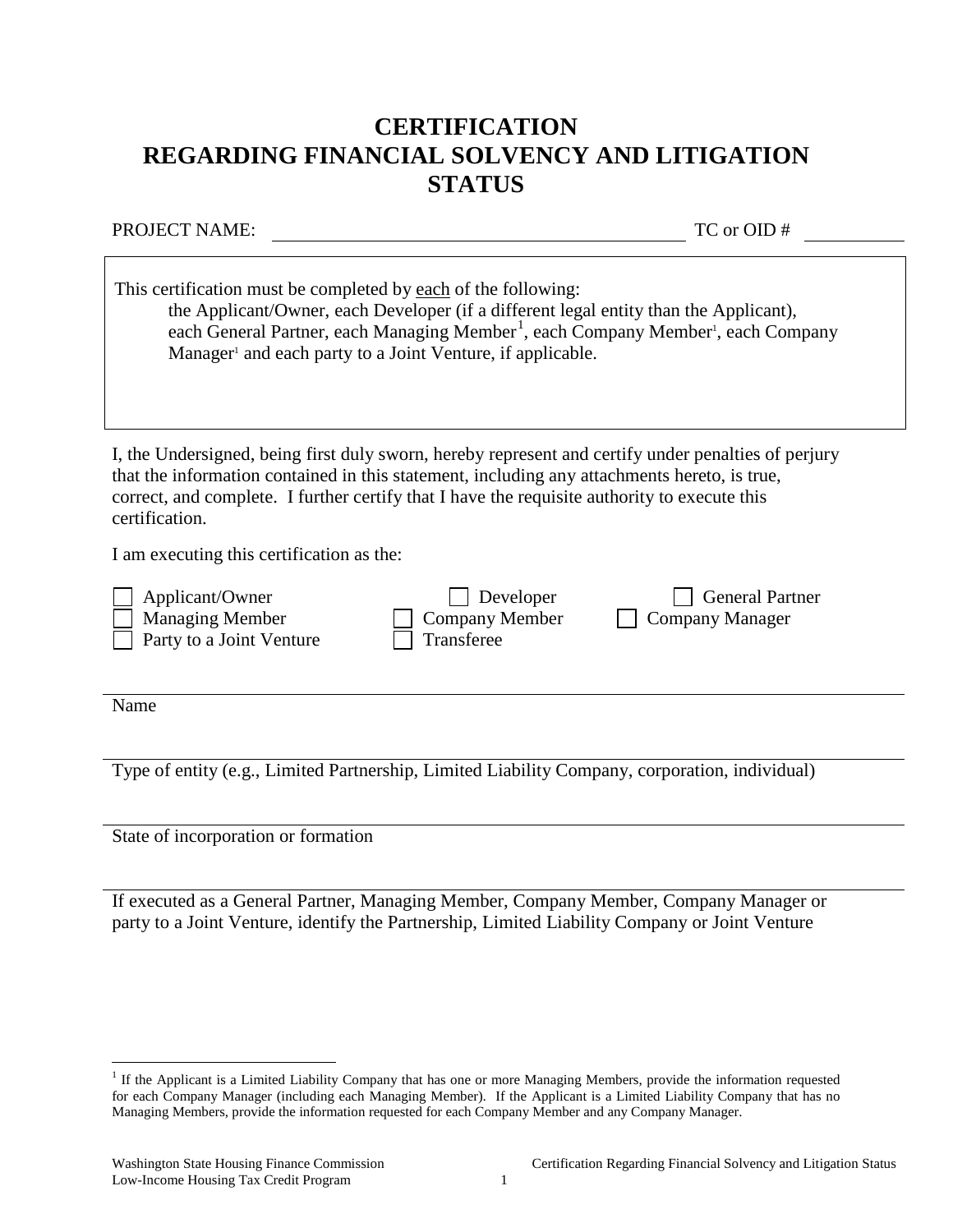The above entity (check all that apply):

| has not filed a voluntary petition under federal or state bankruptcy laws.                                                                                                                                                                                                          |
|-------------------------------------------------------------------------------------------------------------------------------------------------------------------------------------------------------------------------------------------------------------------------------------|
| has not had a petition in bankruptcy filed against them that remained un-dismissed<br>for ninety (90) days.                                                                                                                                                                         |
| has not made an assignment of all or a part of their assets for the benefit of a<br>creditor.                                                                                                                                                                                       |
| has not had a receiver or trustee appointed to administer all or a part of their<br>assets.                                                                                                                                                                                         |
| has <u>not</u> had all or a part of their assets seized by a judgment creditor.                                                                                                                                                                                                     |
| has not been a defendant in a foreclosure action or transferred an interest in real<br>property by virtue of a deed in lieu of foreclosure.                                                                                                                                         |
| has no knowledge of any pending or threatened lawsuit(s) or claim(s) which have<br>been raised against them.                                                                                                                                                                        |
| has not been considered to be in default in meeting federal, state or local<br>requirements with regard to a low-income housing tax credit project in<br>Washington or any other jurisdiction by a lender or financier, investor or federal,<br>state or local governmental agency. |
| has not been investigated, audited or examined by the Internal Revenue Service,<br>Rural Housing Services (i.e., Farmers Home Administration) or U.S. Department<br>of Housing and Urban Development.                                                                               |

For any of the above that you have not checked, attach an explanation describing the circumstances, resolution and current status.

I further agree that I will notify the Washington State Housing Finance Commission of any changes in the situation or circumstances of the entity identified above which alters any of the certifications contained herein.

DATED this  $\qquad \qquad \text{day of} \qquad \qquad \text{say}$ ,  $\qquad \qquad$ ,  $\qquad \qquad$ .

Name of entity or individual submitting this certification

| By $(sign)$ : |  |
|---------------|--|
| Its:          |  |
| Name (print): |  |
| Title:        |  |